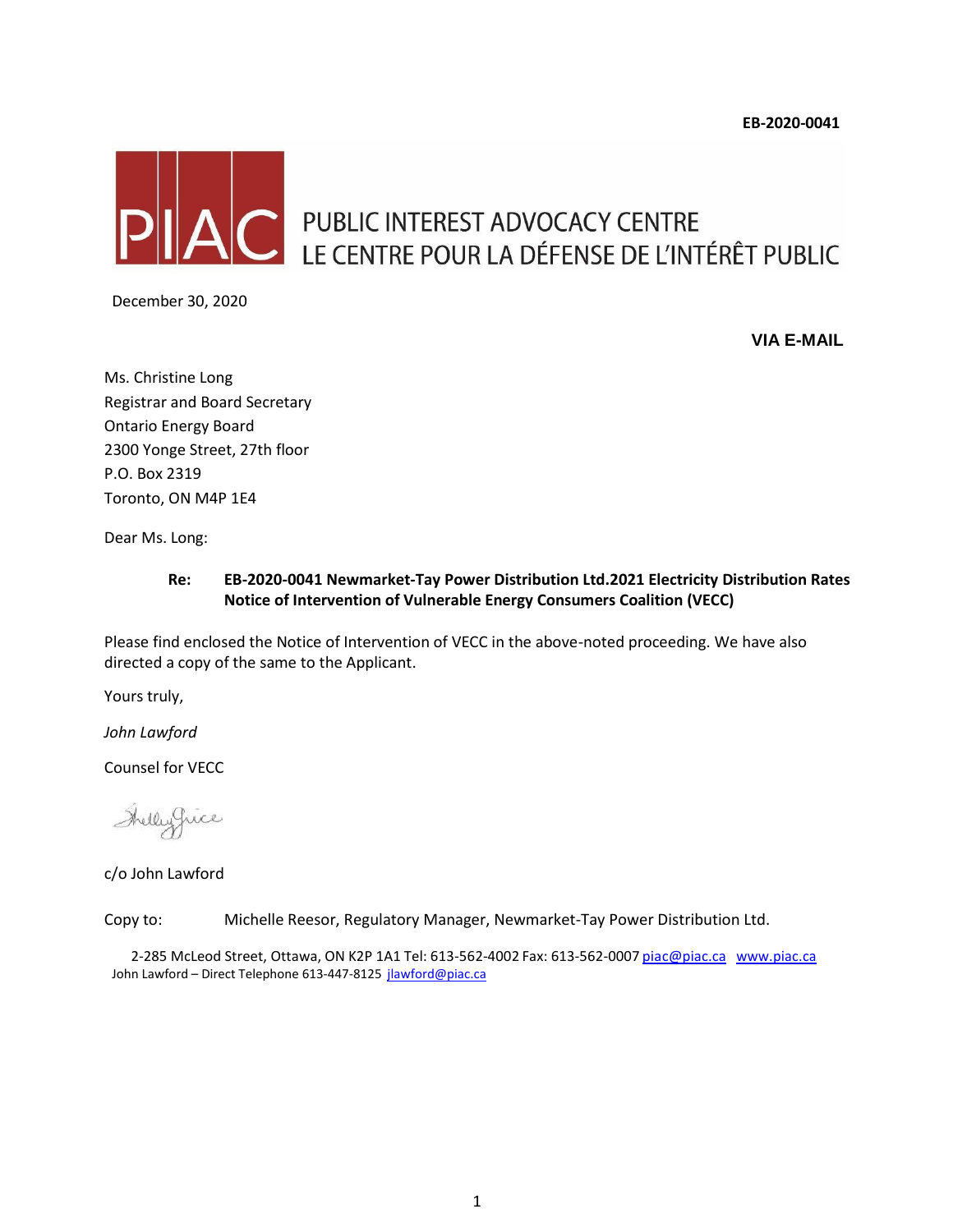# **ONTARIO ENERGY BOARD IN THE MATTER OF AN APPLICATION BY NEWMARKET-TAY POWER DISTRIBUTION LTD.**

#### **202I ELECTRICITY DISTRIBUTION RATES**

# **NOTICE OF INTERVENTION OF THE VULNERABLE ENERGY CONSUMERS COALITION**

To: Ms. Christine Long, Registrar and Board Secretary

And to: Michelle Reesor, Regulatory Manager, Newmarket-Tay Power Distribution Ltd.

## **IDENTITY OF THE INTERVENOR AND ITS MEMBERSHIP**

- 1. The Vulnerable Energy Consumers Coalition (VECC) hereby expresses its intention to intervene and participate in the above-mentioned proceeding. VECC consists of the following organizations:
	- (a) The Federation of Metro Tenants Association (FMTA)
	- (b) The Ontario Coalition of Senior Citizens' Organizations (OCSCO)
- 2. The Federation of the Metro Tenants Association (the "FMTA") is a non-profit corporation composed of over ninety-two affiliated tenants associations, individual tenants, housing organizations, and members of non-profit housing co-oops. In addition to encouraging the organization of tenants and the promotion of decent and affordable housing, the Federation provides general information, advice, and assistance to tenants. The address is:

500-27 Carlton Street Toronto, ON M5B 1L2

3. The Ontario Coalition of Senior Citizens' Organizations ("OCSCO") is a coalition of over 160 senior groups as well as individual members across Ontario. OCSCO represents the concerns of over 500,000 senior citizens through its group and individual members. OCSCO's mission is to improve the quality of life for Ontario's seniors. OCSCO's address is:

> 333 Wilson Avenue, Suite 406 Toronto, ON M3H 1T2

4. The coalition of the FMTA and OCSCO under the name VECC has the specific mandate of intervening in proceedings to advocate on behalf of the interests of Ontario's vulnerable consumers with respect to energy issues, primarily through intervention in regulatory proceedings at the Ontario Energy Board.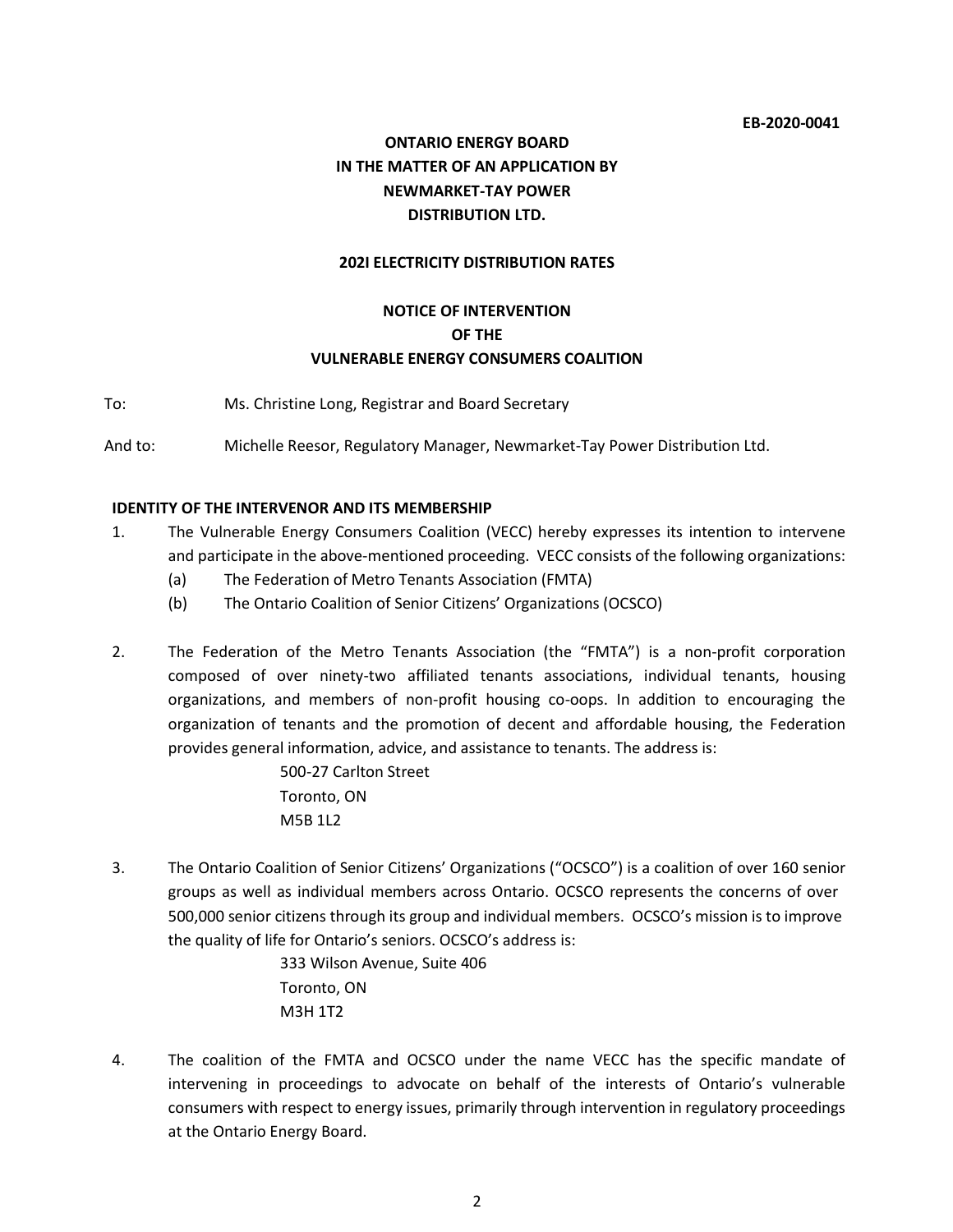(PIAC) in Ottawa assistsin the representation ofthe interests of vulnerable consumers by ensuring the availability of competent representation and consultant support to the VECC participation.

6. VECC is a frequent intervenor in Board proceedings. Our annual information filing can be found on the Board's website at:

[http://ontarioenergyboard.ca/oeb\\_Documents/Intervenor\\_Filings/VECC\\_2014\\_annual\\_interven](http://ontarioenergyboard.ca/oeb_Documents/Intervenor_Filings/VECC_2014_annual_interven) or\_filing20140605.pdf

# **INDIVIDUALS AUTHORIZED TO REPRESENT VECC IN THIS PROCEEDING**

7. The name & address of the agent authorized to receive documents on behalf of VECC is:

John Lawford Counsel, Regulatory and Public Policy Public Interest Advocacy Centre (PIAC) 2-285 McLeod Street, Ottawa, Ontario K2P 1A1 613-562-4002 ext. 2[5](mailto:lawford@piac.ca) [lawford@piac.ca](mailto:lawford@piac.ca)

PIAC Office: 613-562-4002 (Donna Brady) Ext. 21

8. VECC requeststhat all correspondence and documentation also be electronically copied to VECC's consultant:

> Shelley Grice (project manager) 46 Scarborough Road Toronto, Ontario M4E 3M5 647-880-9942 (office) [shelley.grice@rogers.com](mailto:shelley.grice@rogers.com)

9. To mitigate costs VECC requests only electronic copies of the materials. VECC may request paper copies of some or all of the materials should this become necessary. VECC requests electronic copies of the application and any additional supporting materials are sent to Mr. Lawford and Ms. Grice at their respective e-mail addresses.

## **GROUNDS FOR THE INTERVENTION**

10. NT Power applies for an order or orders under the Annual IR Index methodology approving just and reasonable rates and other charges effective May 1, 2021. NNT Power seeks relief for capital costs of constructing a Transformation Station requiring contributions in 2015 and 2021. NT Power requests to establish an Account 1576 disposition rate rider to provide a refund to customers of balances which includes audited 2019 actuals plus forecasted amounts for 2020.